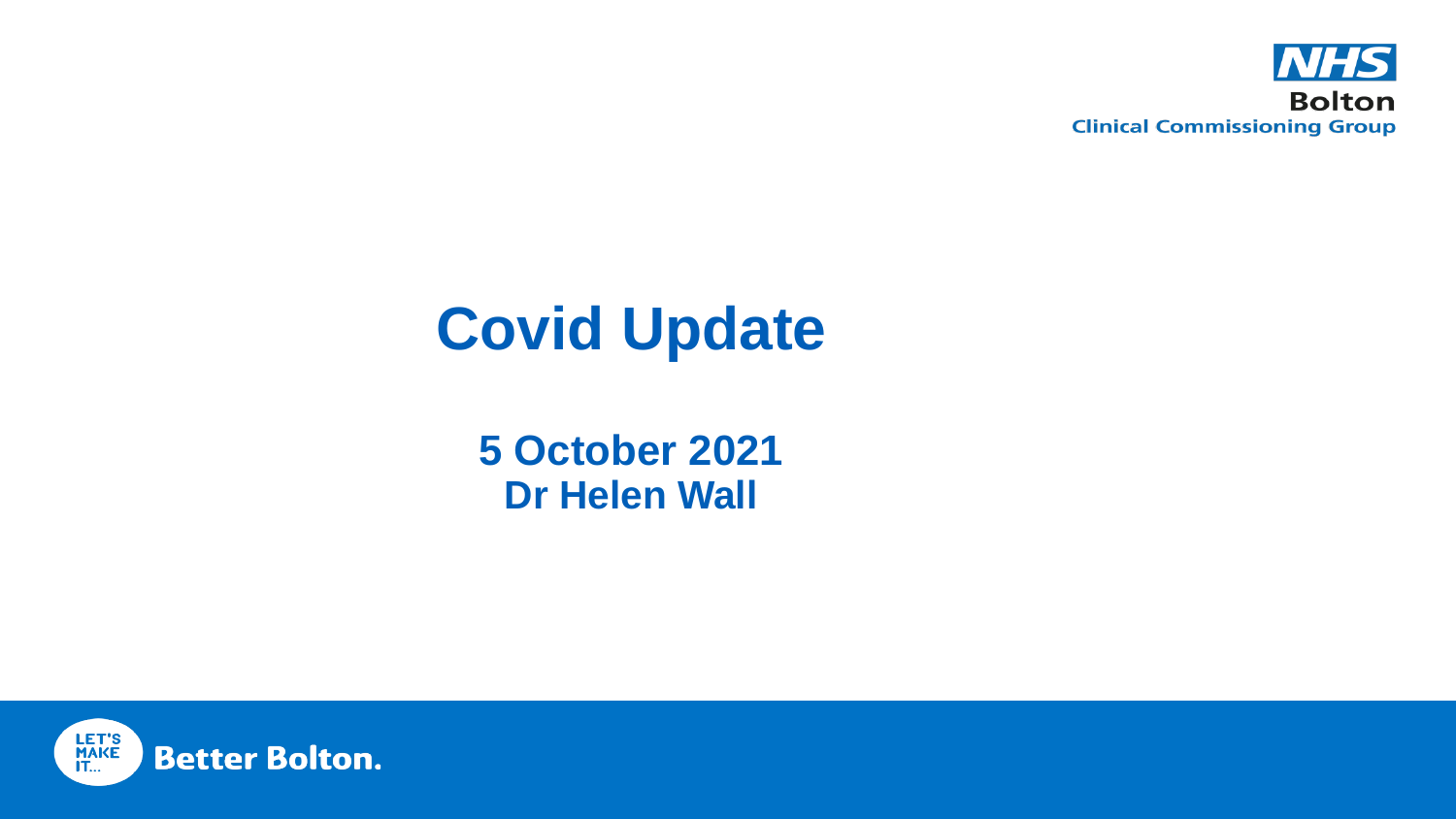### **Bolton Covid Rate**



236.3 cases per 100,000 population (last 7 days) **Hospital admissions lower than previous waves due to benefit of covid vaccination**

#### Daily confirmed cases of COVID-19 for Bolton, with Pillar 1 and Pillar 2 cases inclusive



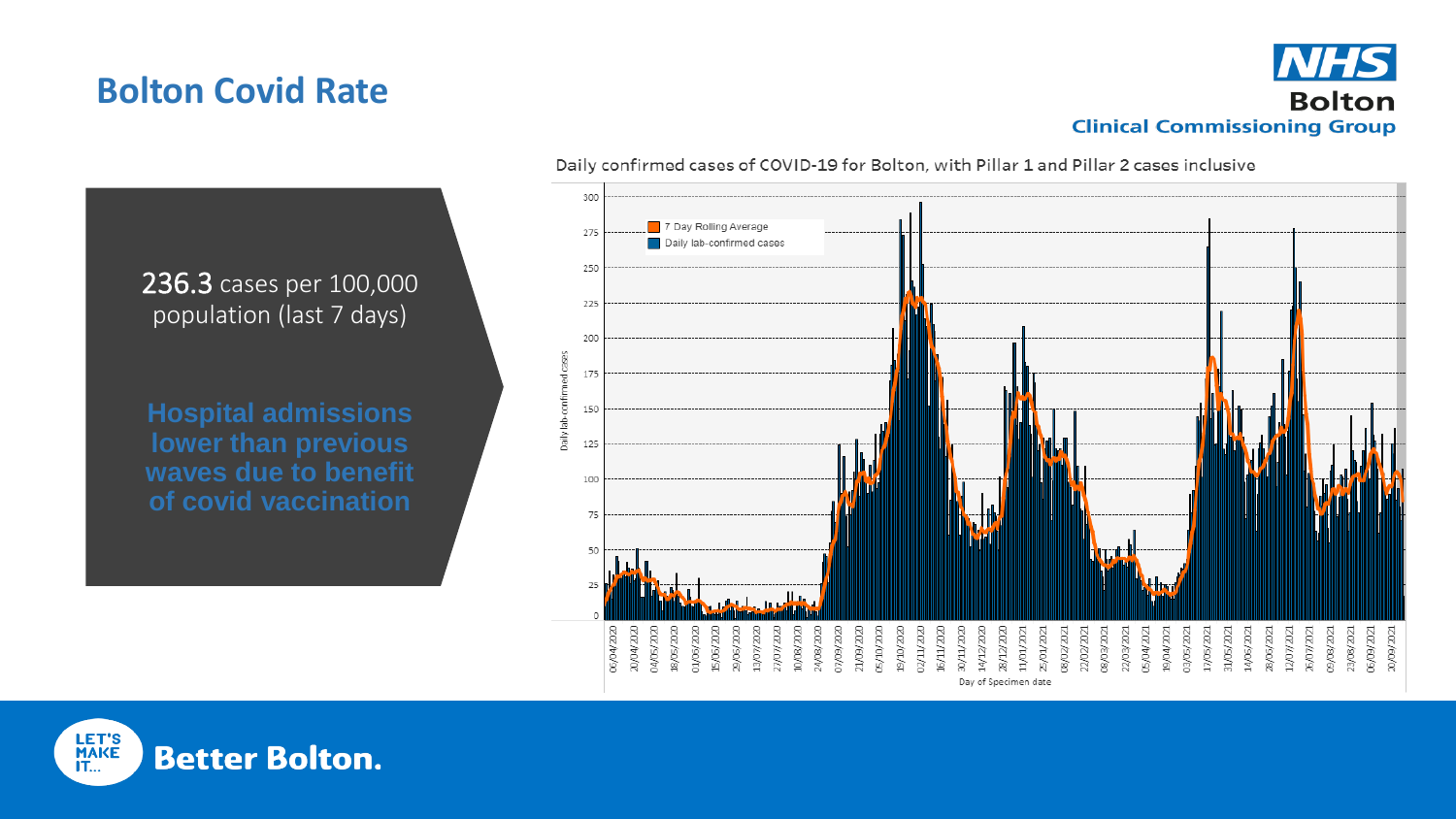### **Current Vaccination doses given by age group (5 October 2021, Bolton registered patients)**



| First doses given:  |           | 200,576 | 79.7% of all adults<br>(GM 73.6%) |                   |                                 |                |                                  |
|---------------------|-----------|---------|-----------------------------------|-------------------|---------------------------------|----------------|----------------------------------|
| Second doses given: |           | 183,983 | 73.1% of all adults               |                   |                                 |                |                                  |
|                     |           |         | Individuals                       | <b>First Dose</b> | % First<br>Dose/<br>Individuals | Second<br>Dose | % Second<br>Dose/<br>Individuals |
|                     | Age 80+   |         | 12,439                            | 11,951            | 96.1%                           | 11,818         | 95.0%                            |
|                     | Age 75-79 |         | 10,292                            | 9,917             | 96.4%                           | 9,848          | 95.7%                            |
|                     | Age 70-74 |         | 14,461                            | 13,726            | 94.9%                           | 13,592         | 94.0%                            |
|                     | Age 65-69 |         | 14,289                            | 13,330            | 93.3%                           | 13,166         | 92.1%                            |
|                     | Age 60-64 |         | 16,997                            | 15,606            | 91.8%                           | 15,350         | 90.3%                            |
|                     | Age 55-59 |         | 20,419                            | 18,417            | 90.2%                           | 17,860         | 87.5%                            |
|                     | Age 50-54 |         | 21,815                            | 18,999            | 87.1%                           | 18,248         | 83.6%                            |
|                     | Age 40-49 |         | 40,735                            | 32,945            | 80.9%                           | 30,590         | 75.1%                            |
|                     | Age 30-39 |         | 45,495                            | 31,450            | 69.1%                           | 27,394         | 60.2%                            |
|                     | Age 18-29 |         | 46,129                            | 29,306            | 63.5%                           | 23,624         | 51.2%                            |
|                     | Age 16-17 |         | 8,165                             | 4,372             | 53.5%                           | 2,477          | 30.3%                            |

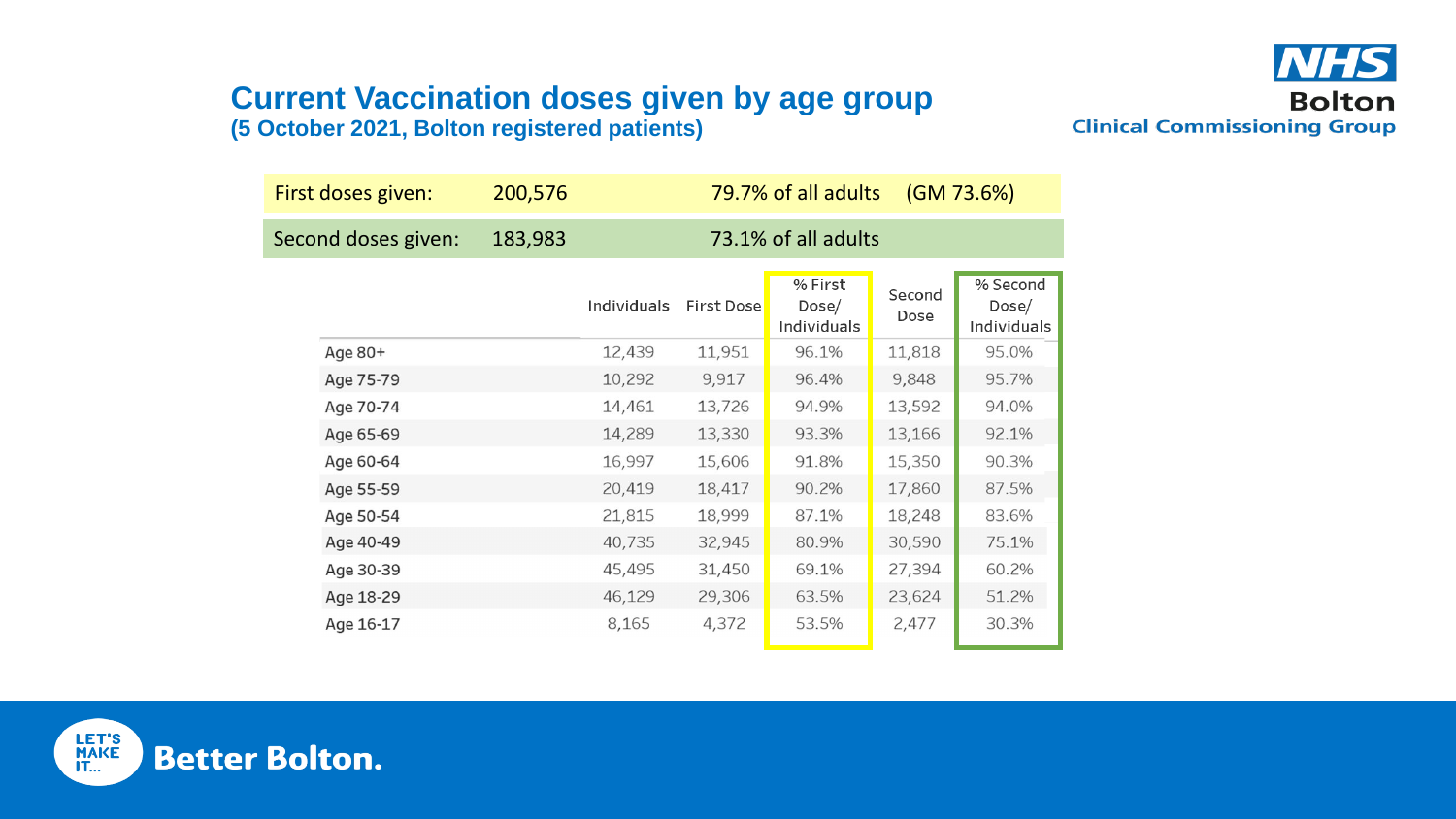

### In School offer

Healthy children who do not meet the strict JCVI Criteria for being 'at risk' must be vaccinated at this point in time in school.

All schools in Bolton have now been given a date on which a vaccine 'team' will attend the school. The target from NHS England is that all schools should have had an in-school offer by half term.

This programme is led by Bolton FT – through their school immunisations teams, with subcontracted support from 2 GP providers (Bolton GP Federation and Horwich PCN)

System meeting every 3 days –PH, FT, SRO, LA, Police to ensure support and oversight.

Children who meet JCVI criteria can attend a local vaccine site but with appointment only via GP practice. Appointments available at Marketplace or Horwich RMI provision for those Practices not delivering vaccines

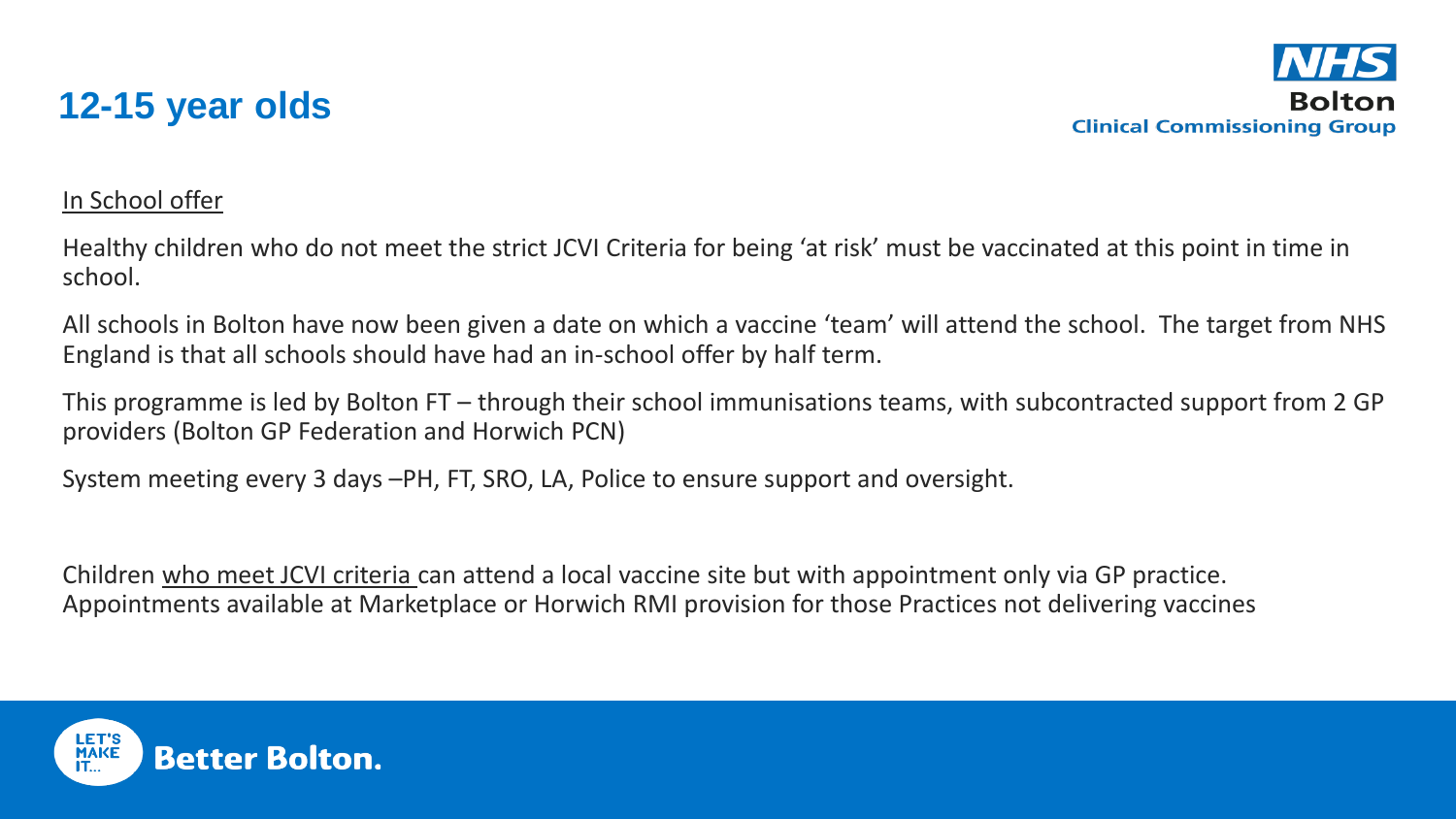## **Phase 3-Covid Booster**



**All boosters should be Pfizer (unless medical contra-indications) due to improved protection against variants**

### **Minimum 182 days (6 months) between 2nd and 3rd dose**

Started at all sites now and via National Booking Service – most sites running appointment only

We have several additional pharmacy sites now live on National Booking System Cohens-Waters meeting HC Cohens- Crompton HC Cohens- Great Lever Cohens- Halliwell surgery Whittles- Ladybridge Blundells- Manor pharmacy- St Helens Rd

Cohens Breightmet continues and will also pick up the care homes on that pcn

Care home target is 1<sup>st</sup> November. Home visits will prove challenging with Pfizer and 15 minute monitoring.